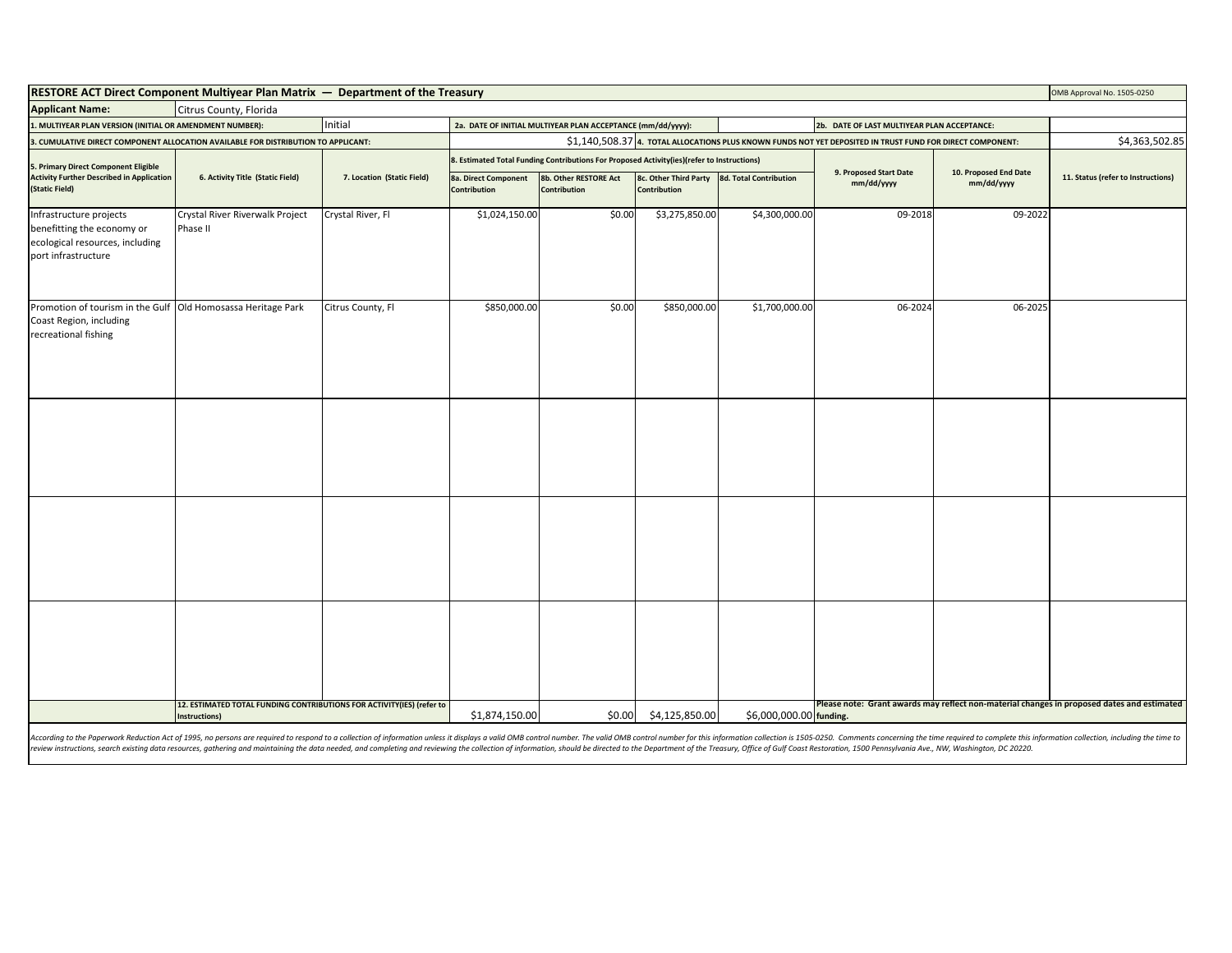## **RESTORE ACT Direct Component Multiyear Plan Narrative**

## **Department of the Treasury**

OMB Approval No. 1505‐0250

Directions: Use this form for the Initial Multiyear Plan and any subsequent amendments to an  **accepted Multiyear Plan. For amendments, include only new and/or materially modified activities.**

| Multiyear Plan Version (Initial or Amendment Number): | Initial |
|-------------------------------------------------------|---------|
| Date of Initial Multiyear Plan Acceptance:            |         |
| Date of Last Multiyear Plan Revision Acceptance:      |         |

| Eligible Applicant Name:                                                                                                   | <b>Citrus County Government</b>        |  |  |  |  |
|----------------------------------------------------------------------------------------------------------------------------|----------------------------------------|--|--|--|--|
| Name and Contact Information of the Person to be contacted (POC) on matters concerning this Multiyear Implementation Plan: |                                        |  |  |  |  |
| POC Name:                                                                                                                  | Larry Brock                            |  |  |  |  |
| POC Title:                                                                                                                 | <b>Assistant Public Works Director</b> |  |  |  |  |
| POC Email:                                                                                                                 | Larry.Brock@citrusbocc.com             |  |  |  |  |
| POC Phone:                                                                                                                 | 352-527-5477                           |  |  |  |  |

## NARRATIVE DESCRIPTION:

 1. A description of each activity, including the need, purpose, objective(s), milestones and location. Include map showing the location of each activity.

PROJECT 1: Crystal River Riverwalk, Phase II

 PROJECT DESCRIPTION: The Crystal River Riverwalk Waterward Project Phase II is a pedestrian boardwalk designed to integrate into the Riverwalk Landward Phase I now in construction. Riverwalk, Phase II construction will consist of approximately: 9,763 sq. ft. of concrete boardwalk at grade; 7,395 sq. ft. of elevated concrete boardwalk on pilings; 2,245 sq. ft. of timber boardwalk, ramps, and stairs; one (1) large and two (2) small viewing shelters; and component railings, handrails, fencing, access gates, etc. Features and amenities proposed includes signage, light fixtures, electrical convenience outlets, benches, bike racks, litter and recyclable receptacles, safety bollards, landscaping and irrigation, etc. Phase II also includes the elements to facilitate the transition to the landward section.

 The project will address local economic development needs by providing additional recreational opportunities and increasing connectivity among existing attractions along a coastal waterway in an established Community Redevelopment Area (CRA). The location of the project is located in downtown Crystal River along Kings Bay beginning on U.S. Highway 19 at NW 6th Avenue to NW 2nd Avenue, connecting on land to NW 1st Avenue and south to Kings Bay Park on NW 3rd Street.

 NEED: Enhancement with in the downtown waterfront area and increased connectivity through a system of pathways linking existing public facilities, including parks, multi‐use trails and public parking areas, with other local attractions. At present, there are a limited number of pedestrian connections between existing waterfront businesses and limited access to pedestrians who are not patrons of those businesses. This can be a deterrent to consumers who want to visit nearby waterfront businesses but don't want to deal with driving to several locations and having to find parking. The goal of the Riverwalk Project is two‐fold: revitalization of the downtown area, with the Kings Bay waterfront being the focal point for activities and tourism; and improvement of recreational infrastructure to promote Eco-tourism, the key economic driver for the local community.

 According to the Paperwork Reduction Act of 1995, no persons are required to respond to a collection of information unless it displays a valid OMB control number. The valid OMB control number for this information collection is 1505‐0250. Comments concerning the time required to complete this Information collection, including the time to review instructions, search existing data resources, gathering and maintaining the data needed, and completing and reviewing the collection of information, should be directed to the Department of the Treasury, Office of Gulf Coast Restoration, 1500 Pennsylvania Ave., NW, Washington, DC 20220.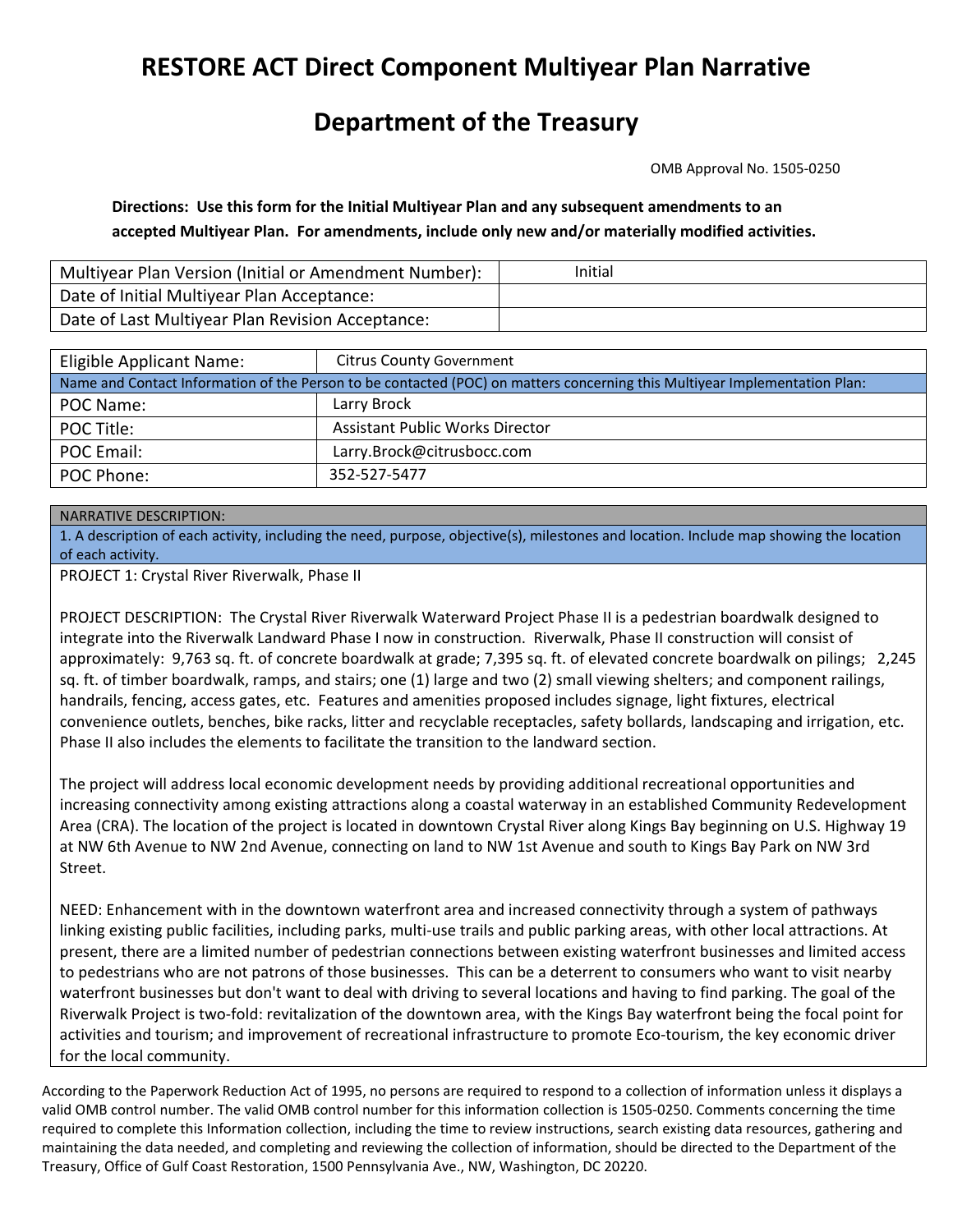PURPOSE: This boardwalk will provide easy access to patrons as well as residents and tourists an opportunity to view a much greater area of the Kings Bay Waterfront. This access designed to encourage private funding economic development and help revitalize the Community Redevelopment Area by greatly increasing the connectivity of the waterfront area.

OBJECTIVES: Riverwalk, Phase II is designed to integrate into Riverwalk, (Landward) Phase one now in construction. The project will address local economic development needs by providing additional recreational opportunities and increasing connectivity among existing attractions along a coastal waterway in an established Community Redevelopment Area (CRA).

MILESTONES: 1. Advertise for bid 2.Award contract 3.Notice to Proceed 4.Completion

LOCATION: The location of the project is located in downtown Crystal River along Kings Bay beginning on U.S. Highway 19 at NW 6th Avenue to NW 2nd Avenue, connecting on land to NW 1st Avenue and south to Kings Bay Park on NW 3rd Street.

Restore Act Direct Component \$1,024,150, 3rd Party funds of \$3,275,850. The County intends to increase the Direct Component to \$1,702,868 once sufficient funds become available sometime in 2022, and decrease the 3rd party funding to \$2,597,132.

PROJECT 2: Old Homosassa Heritage Park

PROJECT DESCRIPTION: The Old Homosassa Heritage Park project will include the purchase of 2.02 acres of waterfront property on the Homosassa River to provide public access via existing docks, to the water and shoreline and habitat preservation. The park will ultimately have a recreational area, picnic area, a public canoe and kayak launch, benches for scenic viewing of the river, a children's play area and potentially a fishing and commercial heritage museum, however these improvements are not included in this phase of the project.

NEED: Currently the residents and tourists of Homosassa have no public access to the River to launch a canoe or kayak, or any recreation area that is free of charge. The only public access to the River as of now is a boat ramp, and although the Homosassa Springs State Park provides recreation they charge daily fees of \$13.00 for adults and \$5.00 for children.

PURPOSE: To promote tourism by increasing public access to the Homosassa River via existing docks, which the State has designated an "Outstanding Florida Waterway". Providing this access will give residents and tourists another, cheaper, way to enjoy Citrus County and hopefully prolong their visit.

OBJECTIVE: Purchase 2.02 acres of waterfront property on Homosassa River, to provide public access to the water and promote tourism. The County will own and operate the property as a tourism venue; however, the County would like to reach an agreement with a local volunteer organization to maintain the Park and potentially convert a historic house into a heritage museum.

MILESTONES: 1.Property purchase 2.Park open to the public as a County Park

LOCATION: 5380 S Boulevard Dr, Homosassa, FL 34448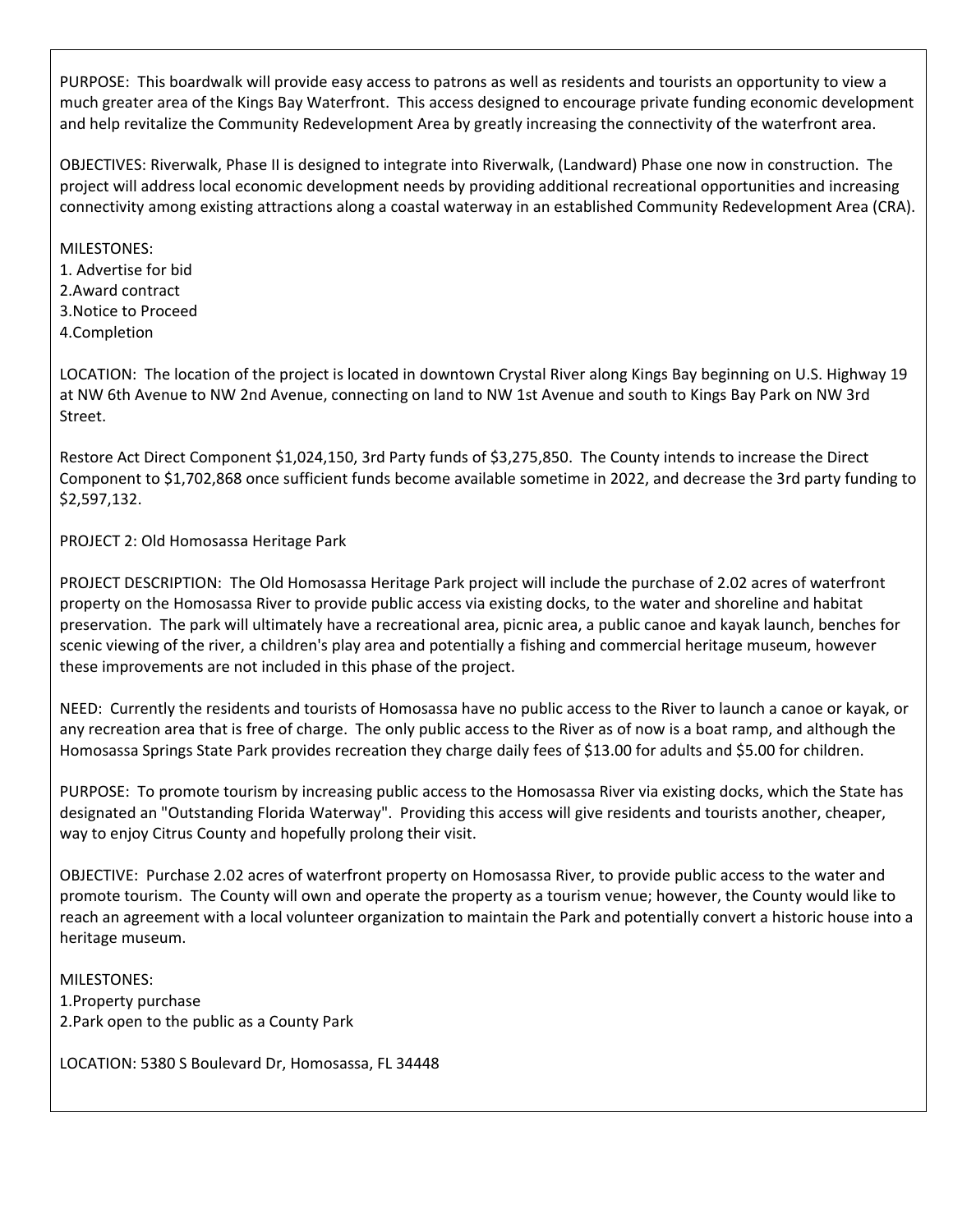2. How the applicant made the multiyear plan available for 45 days for public review and comment, in a manner calculated to obtain broad‐based participation from individuals, businesses, Indian tribes, and non‐profit organizations, such as through public meetings, presentations in languages other than English, and postings on the Internet. The applicant will need to submit documentation (e.g., a copy of public notices) to demonstrate that it made its multiyear plan available to the public for at least 45 days. In addition, describe how each activity in the multiyear plan was approved after consideration of all meaningful input from the public and submit documentation (e.g., a letter from the applicant's leadership approving submission of the multiyear plan to Treasury or a resolution approving the applicant's multiyear plan).

 Citrus County's MYIP public review and comment period began on 1/23/18. The County's MYIP and a comment section were posted on the Citrus County RESTORE Act web page on 1/23/18

 (http://citrusbocc.com/pubworks/restoreact/restore‐act.htm). A notice for the MYIP public comment period was also placed on the Citrus County BOCC home page on 1/23/18, with a link to the RESTORE Act page. The MYIP public comment period was announced at the Citrus County Board of County Commissioners regular meeting on 1/23/18. A notice for the MYIP public comment period was published in the Citrus County Chronicle (local newspaper) on 2/3/18, and a notice for the public hearing for the review of the MYIP comments was also published by the Citrus County Chronicle on 3/26/18. This notice included the date and location of the public hearing and contact information for citizens who required accommodations or a translator. The public review and comment period ended on 3/8/18, only one written comment was received and was in opposition to the Old Homosassa Heritage Park. The comment was read at the public hearing on 4/10/18, the public meeting agenda also included a response to the comment. The Citrus County Board of County Commissioners approved the MYIP as presented at the public hearing, with no changes to the MYIP or projects. There was public comment received at the public hearing, however all of the comments were positive.

 3. How each activity included in the applicant's multiyear plan matrix meets all the requirements under the RESTORE Act, including a description of how each activity is eligible for funding based on the geographic location of each activity and how each activity qualifies for at least one of the eligible activities under the RESTORE Act.

PROJECT 1: Crystal River Riverwalk, Phase II

 This Crystal River Riverwalk is RESTORE Act eligible as an infrastructure project benefiting the economy or ecological resources, including port infrastructure by constructing a series of pathways along a portion of Kings Bay, which is located on Florida's Gulf Coast because it is public infrastructure as defined by the RESTORE Act Final Rule as public facilities needed to support commerce and economic development.

The Riverwalk is located in Citrus County which is in the Gulf Coast Region.

PROJECT 2: Old Homosassa Heritage Park

 This activity meets the RESTORE Act eligibility requirement for promotion of tourism in the Gulf Coast region, including recreational fishing by providing public access to the Homosassa River for canoeing, kayaking and other recreational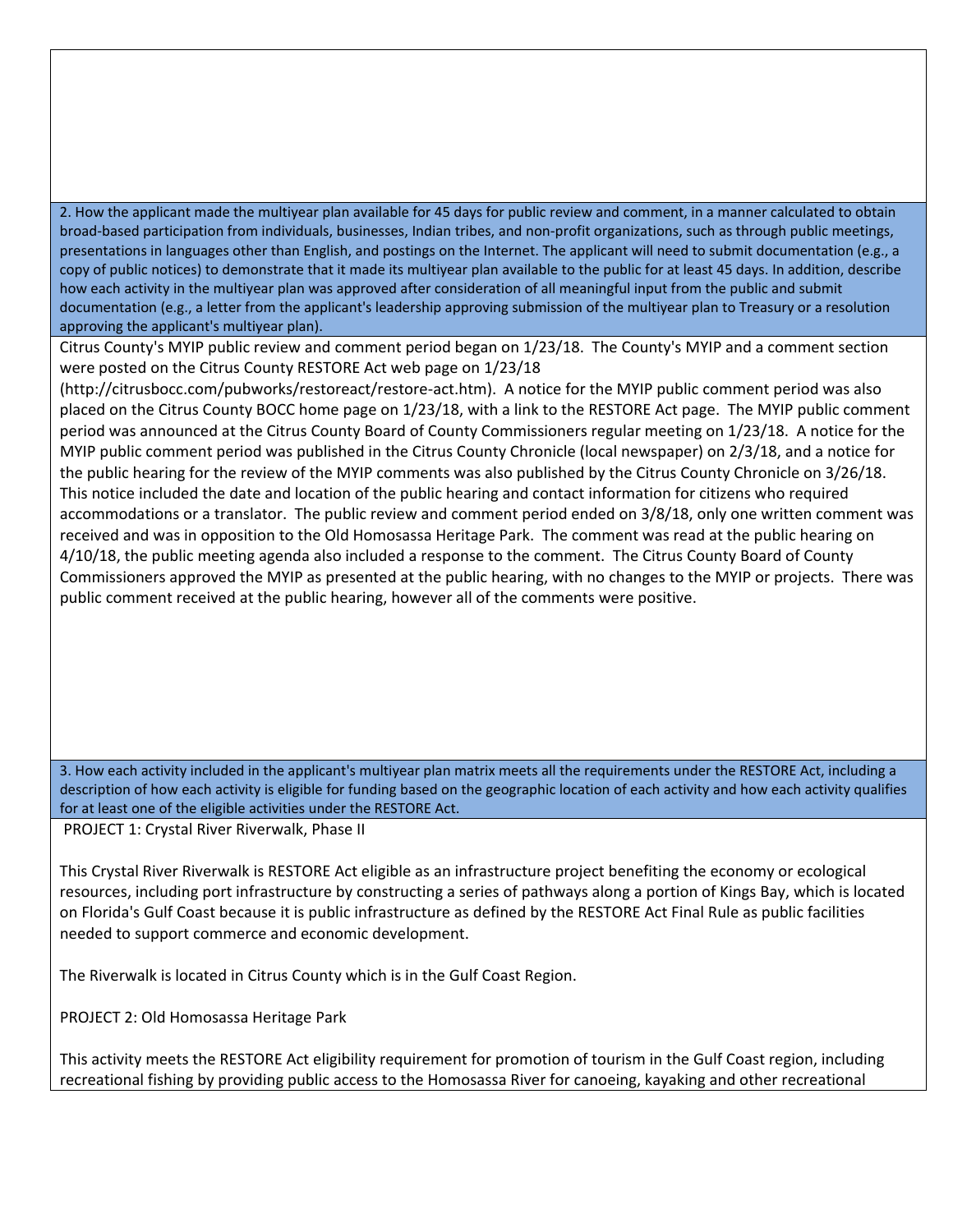activities. This public access will create a new opportunity for residents and tourists to enjoy the River and hopefully bring more tourists to the County.

Old Homosassa Heritage Park is located in Citrus County which is in the Gulf Coast Region.

4. Criteria the applicant will use to evaluate the success of the activities included in the multiyear plan matrix in helping to restore and protect the Gulf Coast Region impacted by the Deepwater Horizon oil spill.

PROJECT 1: Crystal River Riverwalk, Phase II

Success will be measured by the completion of the over 18,000 linear feet of Riverwalk boardwalk providing access to anyone who wants to visit the businesses along Kings Bay or just enjoy public access to the waterfront.

PROJECT 2: Old Homosassa Heritage Park

Success will be measured by purchasing the 2.02 acres needed for the Park, and creating a venue for tourism.

5. How the activities included in the multiyear plan matrix were prioritized and list the criteria used to establish the priorities.

The individual projects submitted from the public for possible Direct Component Funding, were ranked against other projects based on the project ranking criteria that was established by the BOCC at the July 28th, 2015 meeting.

The ranking criteria included the following categorizes

- 1. Regional Impact
- 2. Technical Feasibility
- 3. Readiness for Implementation
- 4. Environmental Benefits
- 5. Economic Benefits
- 6. Number of Citizens Benefited
- 7. Available Funding Match
- 8. Regulatory Feasibility

A score of 0 to 5 was assigned for each of the categories and staff presented the project rankings to the BOCC on February 23rd, 2016. The Crystal River Riverwalk project ranked first, and the Old Homosassa Heritage Park was submitted for funding under Pot 3 however it was not selected because at the time there was no funding match. In 2017 the State of Florida appropriated \$850,000 towards the purchase of property for the Old Homosassa Heritage Park, the project was then included in Pot 1 funding since all Pot 3 projects had been selected.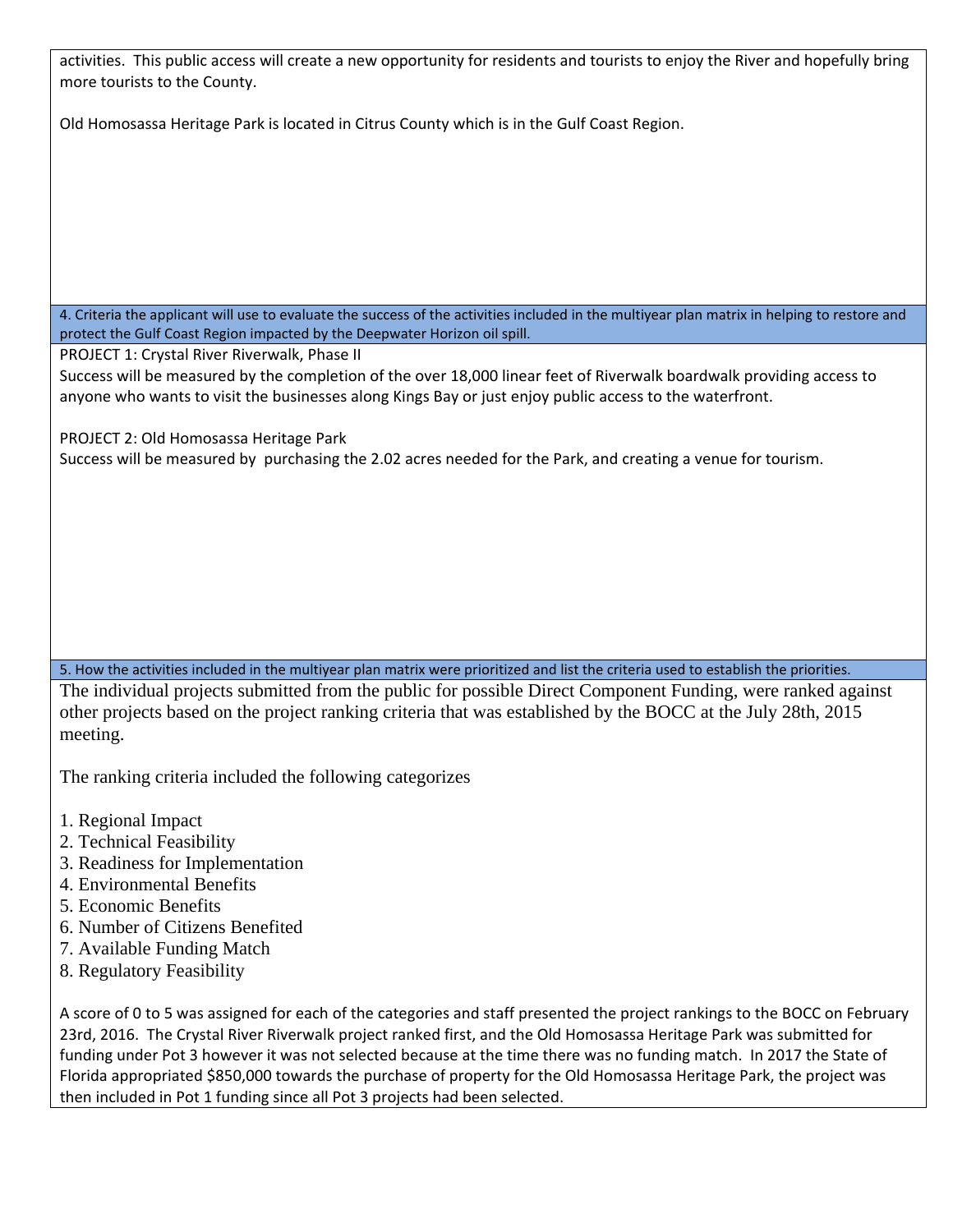6. If applicable, describe the amount and current status of funding from other sources (e.g., other RESTORE Act contribution, other third party contribution) and provide a description of the specific portion of the project to be funded by the RESTORE Act Direct Component.

PROJECT 1: Crystal River Riverwalk, Phase II

The City of Crystal River will be using Community Redevelopment Area funds to provide the additional funding necessary for the Crystal River Riverwalk project. RESTORE Act funding of \$1,702,868 will be used along with Crystal River CRA funds not to exceed \$2,597,132. All costs are subject to final engineering estimates.

PROJECT 2: Old Homosassa Heritage Park

The Florida State Legislature has approved the County's request for funding in the amount of \$850,000, to be combined with RESTORE Act funds of \$850,000, to purchase the 2.02 acres needed for the Park.

The County may proceed with these projects with their own funds prior to the timeframes identified in the matrix and seek reimbursement of those funds from RESTORE when RESTORE funds become available.